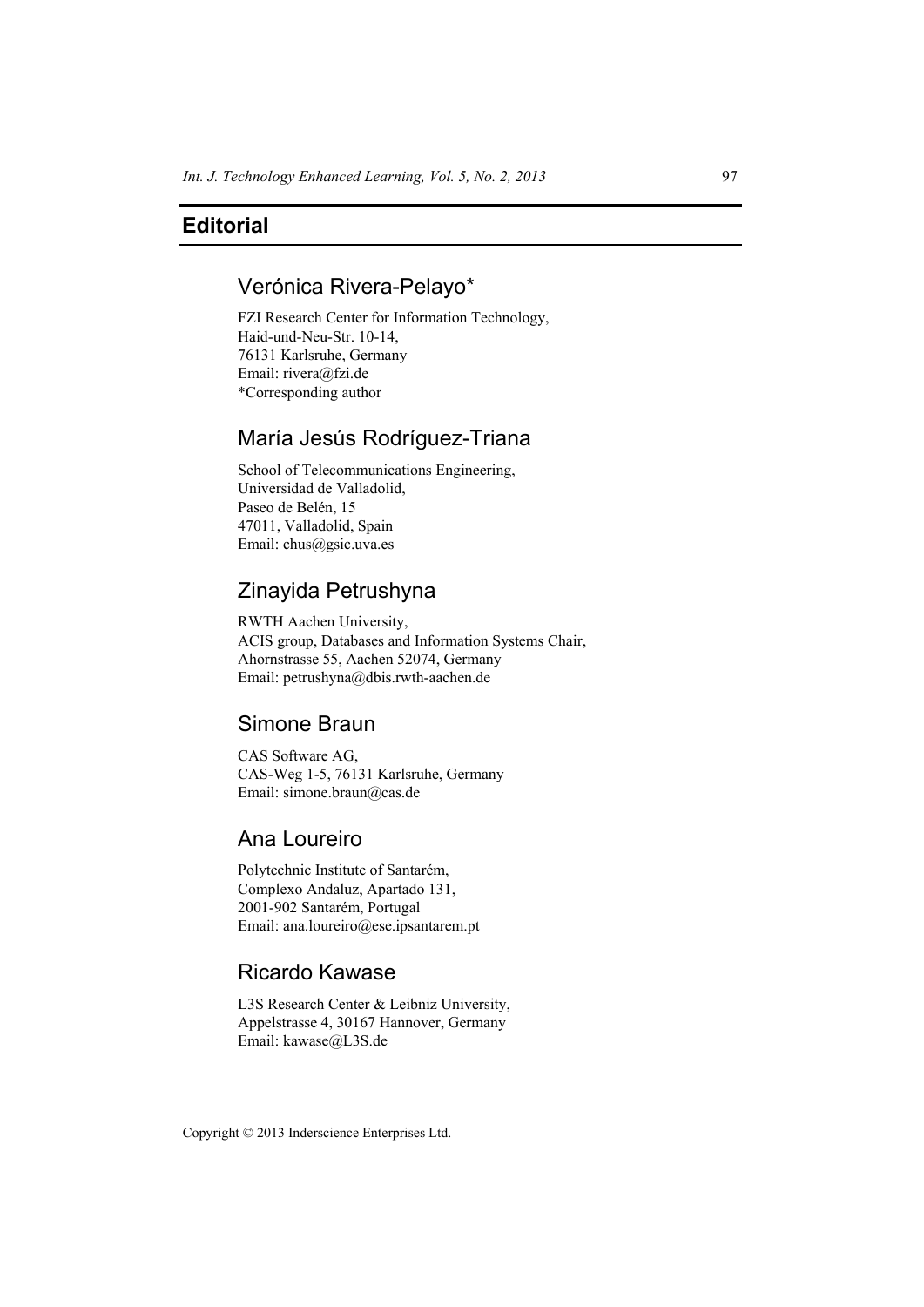**Biographical notes:** Verónica Rivera-Pelayo received a MSc degree in Informatics Engineering from the Universitat Politècnica de Catalunya (UPC). Currently she is a research scientist at FZI Research Center for Information Technology, working within the competence areas Knowledge & Learning and Semantic Technologies. She is further a PhD student of Prof. Rudi Studer at Karlsruhe Institute of Technology (KIT). She is involved in the EU Project MIRROR and her research is focused on the use of self-tracking tools to support reflective learning on the job. Her main interests include technology enhanced learning, learning analytics, human computer interaction and mobile technologies.

María Jesús Rodríguez-Triana is currently working towards her PhD dissertation at the GSIC-EMIC interdisciplinary research group, which specialises in computer-supported collaborative learning (CSCL). She holds an MSc in Computer Science at the University of Valladolid. Her main research interests include developing technological and conceptual tools to support the management of learning situations, especially collaborative learning in authentic higher education contexts.

Zinayida Petrushyna received her BSc in Computer Science from Odessa's State Polytechnic University in Ukraine and MSc in Software Systems Engineering from RWTH Aachen University in Germany. Now she is a PhD candidate at the Advanced Community Information Systems Group at RWTH Aachen University, Germany. Besides her work in research projects, such as TEMPUS CUELC, EU IP ROLE and TellNet, her research interests lie in selfregulated learning and its support by information systems. In particular, she focuses on monitoring and modeling learning communities as well as supporting communities in their reflection.

Simone Braun is manager for innovation and business design at CAS Software AG in Karlsruhe, Germany, working in several national and European research projects. Before, she was researcher and team manager for "Knowledge & Learning" at FZI Research Center for Information Technology. In 2011, she received her PhD from Karlsruhe Institute of Technology. In her PhD she focused on social semantic technologies for supporting knowledge workers. She also worked on agile methods for workplace learning and competence management. Her main research interests include technology-enhanced learning, knowledge and innovation management, social semantic technologies, CRM/xRM and cloud computing.

Ana Loureiro is an Assistant Professor at Polytechnic Institute of Santarém (Portugal) and a researcher at Research Centre Didactics and Technology in Education of Trainers (CIDTFF/University of Aveiro) in the field of Communication, Media and Digital and Virtual Environments in Education. She holds a PhD in Multimedia in Education in the Scientific Areas of Didactic, Communication Sciences and Technologies. Her research interests are digital and information literacy, e-learning and TEL – more specifically with the use of 3D virtual worlds and web 2.0 tools for collaborative, cooperative and social learning (with an impact in lifelong learning and adults learners).

Ricardo Kawase is a researcher and PhD candidate at L3S Research Center & Leibniz University Hannover. He holds a master and a computer engineering degrees from Pontifícia Universidade Católica do Rio de Janeiro (PUC-Rio, Brazil). He has been actively involved in various technology-enhanced learning projects, holding a vast list of publications on the field. His research interests focus on human-computer interaction, user behaviour, social media and the semantic web.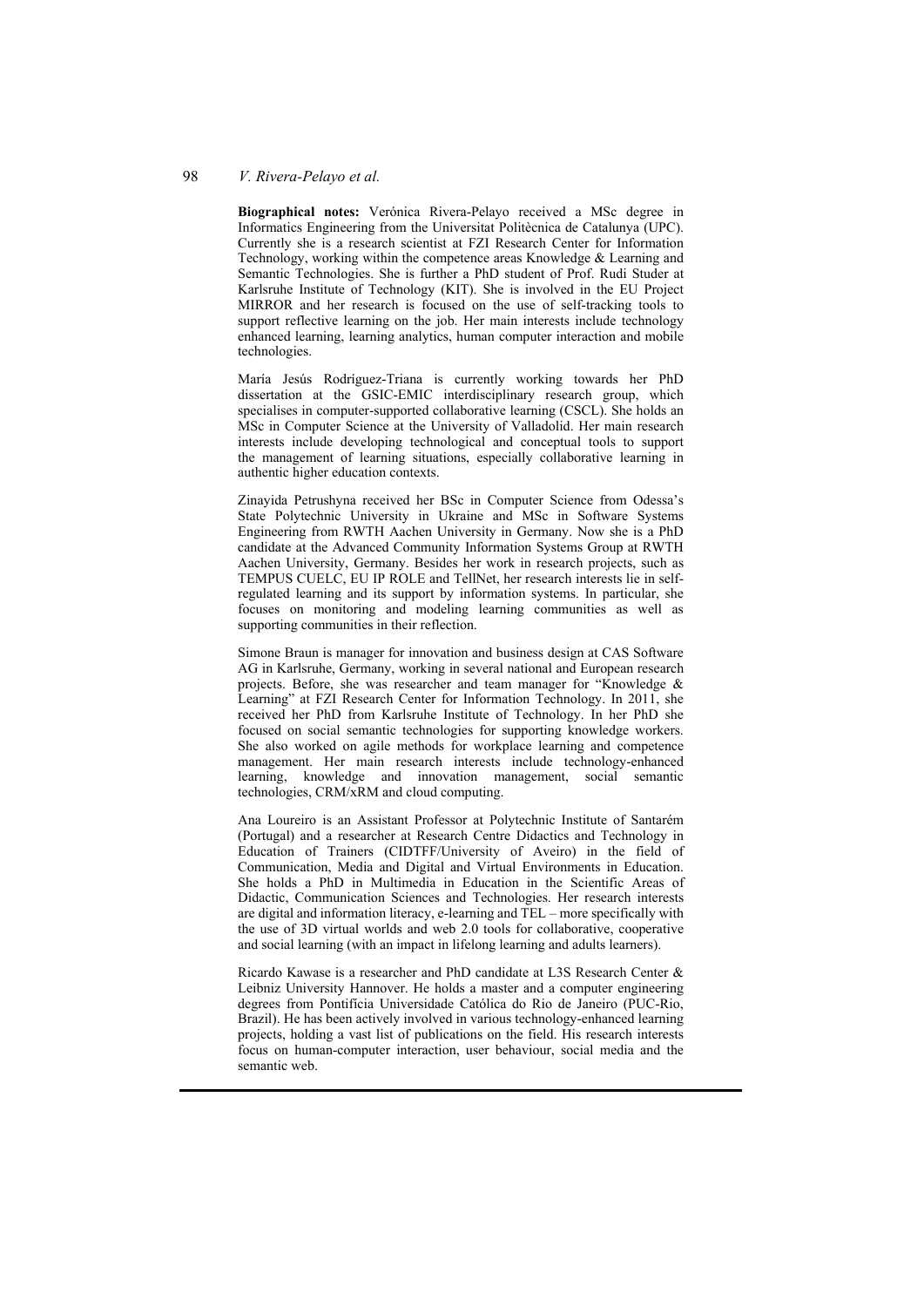#### **1 Introduction**

With the general technological advances of the recent years, current learning environments amass an abundance of data. Albeit such data offer the chance of better understand the learning process, stakeholders – learners, teachers and institutions – often need additional support to make sense of it (Dyckhoff et al., 2013; Macfadyen and Dawson, 2012). The acknowledgement of these needs is at the heart of the recent emergence of Learning Analytics (LA), a research area that draws from multiple disciplines such as educational science, information and computer science, sociology, psychology, statistics and educational data mining (Buckingham Shum and Ferguson, 2012). This multidisciplinarity in LA has motivated the work done by Ferguson (2012), which provides a first review of the drivers, development and challenges of this novel and young research area.

Our understanding of *learning analytics* is based on the definition from the Society for Learning Analytics (SoLAR – Society for Learning Analytics<sup>1</sup>) which specifies that "*Learning analytics is the measurement, collection, analysis and reporting of data about learners and their contexts, for purposes of understanding and optimizing learning and the environments in which it occurs*".

Since 2011, the Horizon reports list Learning Analytics as a hot topic in higher education and indicate the importance of data for this field (Johnson et al., 2011). Learning analytics are able to provide a fresh view on understanding of teaching and learning by observing patterns of complex data (Johnson et al., 2012). Furthermore, it will influence the evolution of higher education in a great measure. Nowadays, learners have access to a huge amount of online information having themselves the possibility of being content creators and information sharers. Therefore the quantity of available information grows in an exponential way, once that each and every citizen can access and produce information. For these purposes, learners have at their disposal many online resources, including LMSs, VLEs, MOOCs and many other online tools that facilitate the learning process and the development of competences. Taking into account these online learning facilities and therefore the learners' acquisition of knowledge, it is also easier to measure and analyse their experiences by using learning analytics tools. Different online courses and institutions provide dashboards with information about student experiences, flaws and successes. Although the investigation of behaviouralspecific data makes learning analytics complex, the time comes to utilise personalised learning environments adapted to students learning paths, skills, previous knowledge, competences and motivation.

#### **2 The research front on learning analytics**

Learning analytics is increasingly seen as an important topic in the academic community and many studies have highlighted this development as significant (Kizilcec et al., 2013). For example, the Learning Analytics and Knowledge (LAK) Conference series gathers researchers that enrich the list of learning analytics publications year by year. The relevance of learning analytics in the technology-enhanced learning community has considerably grown over the initial years, both regarding the number of submissions from the initial 38 submissions in 2011 towards 58 in 2013 and 85 in 2014, as well as with respect to the reduction of the acceptance rate from 45% to 28% in only three years.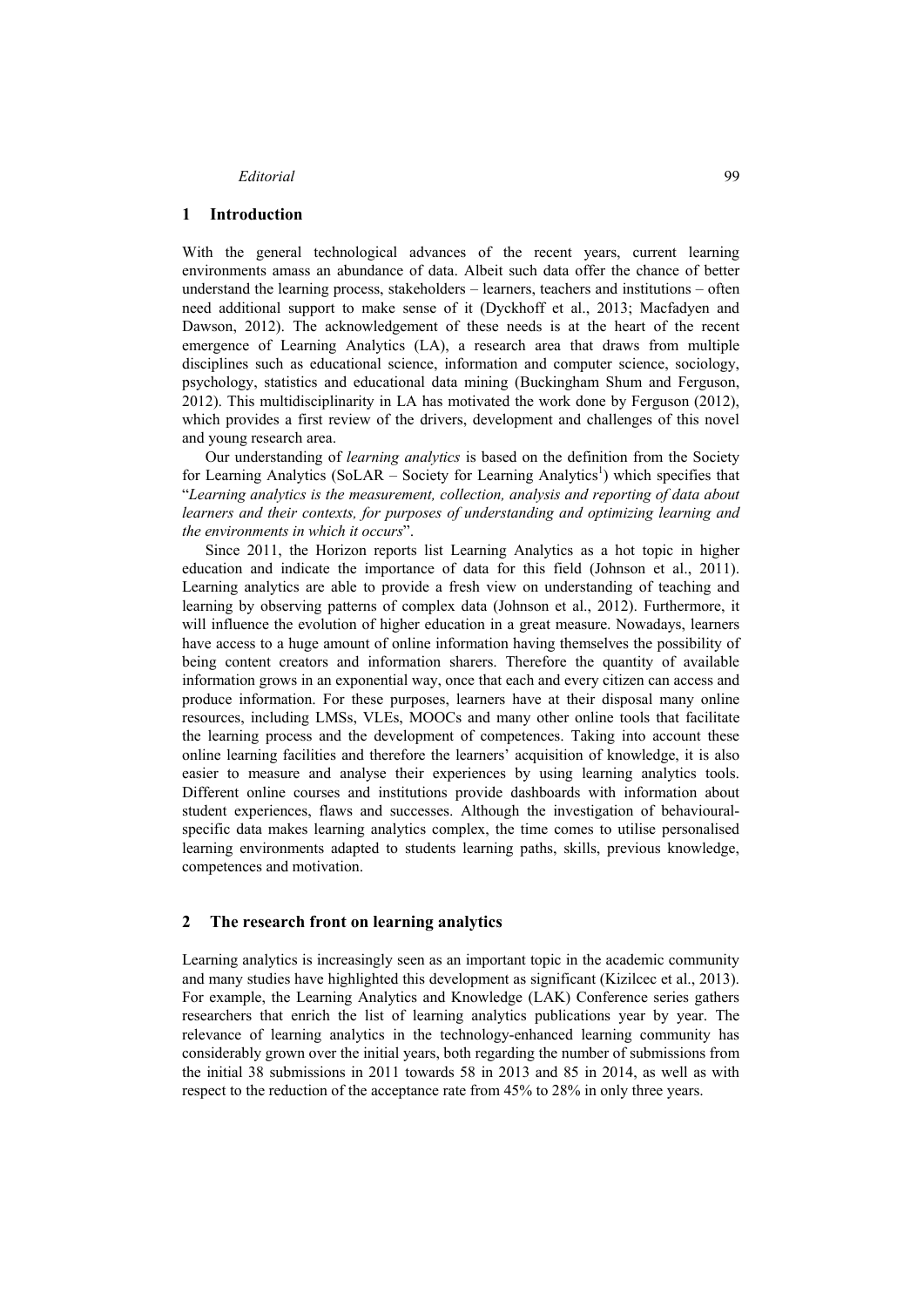As part of the Work Programme 2013 (European Commission, 2012), the European Commission highlights the value of learning analytics and educational data mining (Objective ICT-2013.8.2 Technology-enhanced learning), identifying LA as a new emerging research field aiming to reduce the gap between research and practice with reliable analytics tools. These tools and processes for collecting, storing, exploring and reasoning on large-scale educational data should contribute to better understand learners' knowledge, assess their progress and evaluate environments in which they learn. These tools and processes should provide learning and teaching for both students and instructors. The expected impact from the exploitation of learning analytics tools is a more efficient use of ICT for learning and this can only be achieved by using LA tools in real learning scenarios and gaining insights about their real impact. This final work programme for FP7 has also played an important role in preparing for the new approaches proposed to be introduced in Horizon 2020.

As a result, the European Commission through the first work programme 2014–2015 in Horizon 2020 recognises the importance of learning analytics and data analytics, encouraging joint projects with a major focus on "*innovation and technology transfer in multilingual data harvesting and analyticssolutions and services*" (European Commission, 2013), and by creating specific calls and programmes to address this issue, not only at R&D level but also in Education, Industry and Entrepreneurship level. Concerning the Education sector in particular, the Horizon 2020 proposes a very specific action named as *ICT 20 – 2015: Technologies for better human learning and teaching* which falls into the attempt of establishing a technological platform in order to provide a framework and a roadmap for all the involved agents, led by industry with a close collaboration of academia. This kind of partnerships will foster the development of certain learning applications based on adaptative solutions, learning analytics, augmented reality and mobile learning.

#### **3 The context and motivation behind learning analytics**

The interest on the increasing number of learners' interactions registered by the technological learning environments is not new (Ferguson, 2012). As Romero & Ventura conclude in their state of the art analysis (Romero and Ventura, 2007), there are several research approaches since 1995 dealing with the interpretation of educational data, with the main works, however, starting several years later, especially from 2008, with the advent of first conferences on Educational Data Mining (EDM), the Journal of  $EDM<sup>2</sup>$ , and the establishment of the EDM Society<sup>3</sup>.

Despite EDM provides researchers with relevant insights into the understanding of computer mediated learning (Baker and Yacef, 2009; Romero and Ventura, 2010), organisations and participants keep on asking for information that raises their awareness and helps them to realise what is happening in the learning scenario (Sutherland et al., 2012; Siemens and Baker, 2012). In order to save this gap between research and practice (Siemens, 2012), learning analytics break through in 2010, holding the first conference on Learning Analytics and Knowledge (LAK) and a year later setting up the Society for Learning Analytics (SoLAR).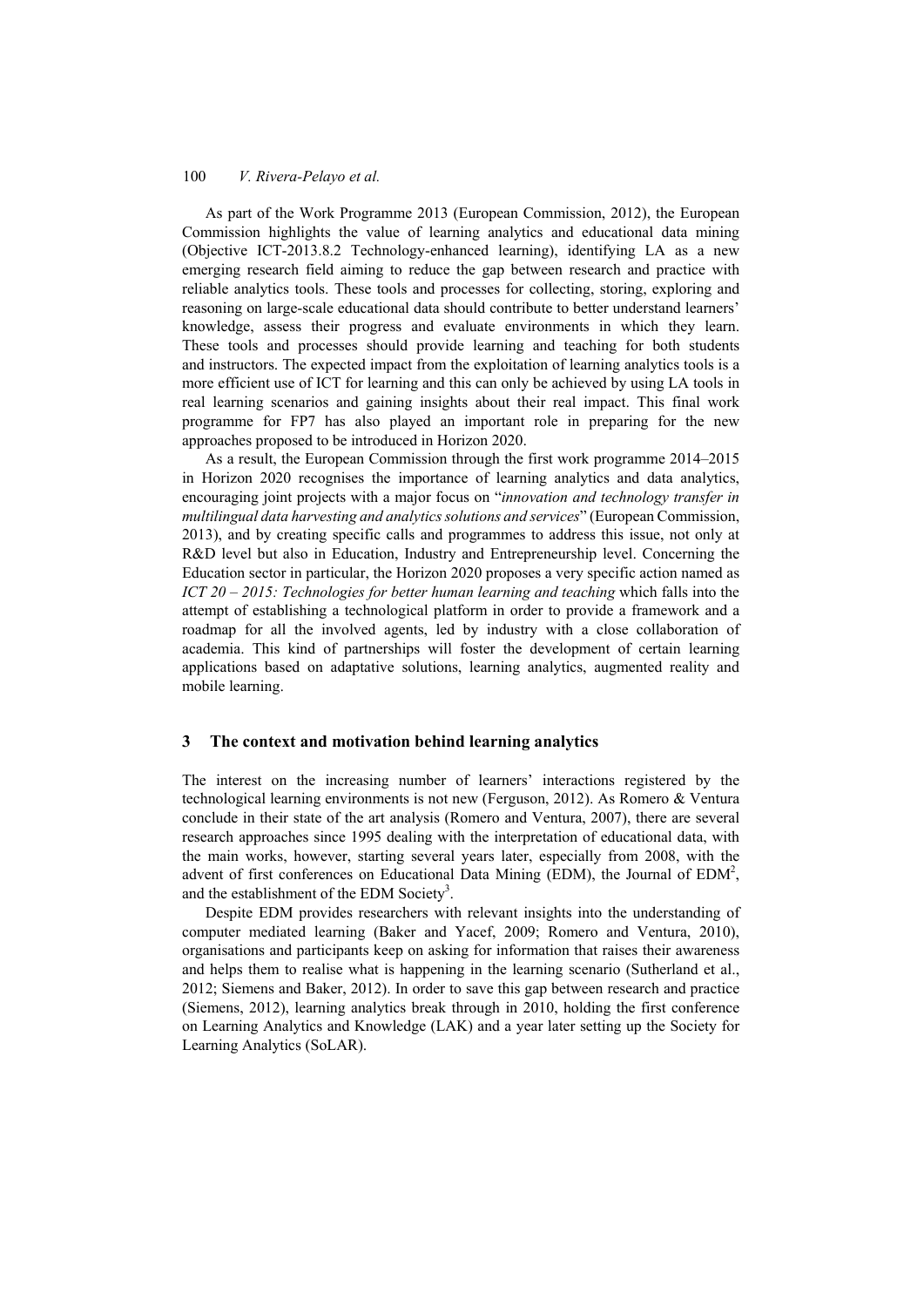Learners, teachers/educators, institutions or administrators, parents and government are the main *stakeholders* who can benefit from learning analytics data (Siemens et al., 2011; Drachsler and Greller, 2012). However, not only individual stakeholders may benefit from LA, also the relationship between them can be influenced. As the work of (Drachsler and Greller, 2012) shows, it is the relationships of teachers that are expected to be most widely affected, followed by learners, institutions, and parents at a minimal level.

In every concrete scenario where learning analytics are applied, the *level or object of analysis* performed in the data will also affect the interests of these stakeholders. Learners and educators can benefit from an analysis done at personal level (e.g. data about learning goals and resources) as well as at course-level (e.g. social network analysis or discourse analysis), whereas analysis done at higher level i.e. departmental or institutional may offer more benefits for educators and administrations.

When dealing with learning analytics, the type of data being analysed and the *technological context* where this data comes from play a significant role. During the last few years there have been different technological trends linked to different types of learning. Learning Management Systems (LMS) as well as virtual and Personal Learning Environments (PLE) (e.g. Moodle and ROLE platform) appeared to support teacher and student-centric approaches respectively. In addition, the call for specific functionalities that address users' needs often spreads learning environments over external tools (simulators, social media, forums, etc.). This myriad of VLEs, PLEs and Web 2.0 tools provides to Learning Analytics the opportunity of gaining insight into online and blended learning.

On the other hand, the integration of mobile and pervasive computing devices (e.g. interactive tabletops, whiteboards, tablets and smartphones) offers the possibility of connecting the physical and digital worlds. These technologies give us the chance of analysing ubiquitous learning by capturing learners' location and activity (Long and Siemens, 2011).

Massive Open Online Courses (MOOCs), which occur in decentralised, distributed teaching and learning networks involving large numbers of people, constitute another challenge (Suthers and Road, 2013). In these contexts, there is a clear urgency to uncover the reasons behind the low rates of completion.

Not only the technological aspects are important for learning analytics, but also in which *learning scenarios* they are being used. Especially for this issue, it was also intended to investigate in which real scenarios LA is being successfully applied. These scenarios can range from formal to informal settings, although a clear predominance of formal settings can be identified (both in the LA research community as well as in this special issue). It seems that the jump to informal settings (e.g. workplace settings) that is being currently experienced in the TEL community still has to be transferred to LA. In formal settings, LA approaches are being targeted for learners at any stage, starting from schools and going through higher education until university levels.

Finally, another parameter to categorise learning analytics deals with the nature of the data. A number of research works have addressed the problem of "big data". However, if we go back to the definition of learning analytics, there is no constraint in terms of the data size. Other problems such as the collection and analysis of distributed and heterogeneous data represent a challenge itself regardless of the size of the data sets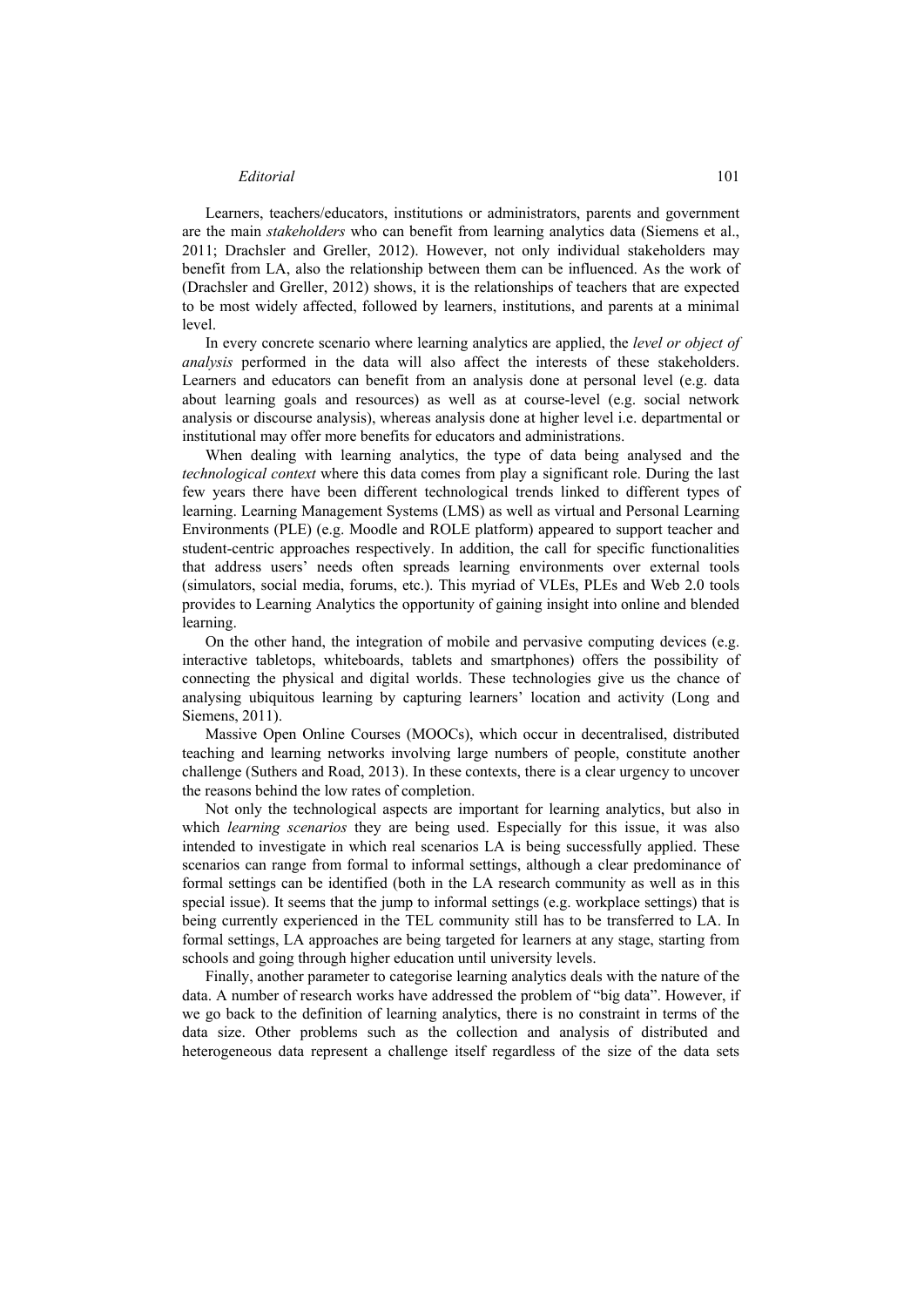(Ferguson, 2012). In addition, as Boy and Crawford discuss in (Boyd and Crawford, 2012), big and small data may provide different and complementary insights into the learning process.

### **4 Challenges in learning analytics**

With the introduction of learning analytics, new challenges related to the capturing and analysis of the data as well as to the learning methodologies have arisen.

As stated by Sutherland et al. (2012), the analysis, visualisation and interpretation of the data provide the opportunity to improve learning and study plans, but *dealing with data* open several issues:

- What real time data do teachers need for monitoring their students? And how can the data be collected and presented in an efficient and useful way?
- How can teachers adapt their teaching in order to improve their students learning after having received real time data?
- How can students themselves benefit from real time data collection? Can students be challenged cognitively or be provided with feedback through representations of real time data?

*Learning processes and study methodologies* are also affected by the introduction of LA and therefore this adds further challenges which need to be addressed. The connection of LA with pedagogical theory need further work, and a contextual framework that helps teachers interpret the information that analytics provides (Lockyer et al., 2013) is necessary in order to achieve successful results. Ferguson has done a detailed analysis in (Ferguson, 2012) and has identified the following explicit challenges:

- build strong connections with the learning sciences
- develop methods of working with a wide range of datasets in order to optimise learning environments
- focus on the perspectives of learners
- develop and apply a clear set of ethical guidelines

These challenges need further investigation in order to overcome the barriers that LA systems and tools may encounter in any learning scenario.

#### **5 In this issue**

The aim of this special issue is to move forward in the application of learning analytics in authentic learning scenarios, addressing different learning scenarios, stakeholders, technological contexts, and challenges. In such an emerging field which is evolving from different disciplines, doing a compilation of work done in real learning scenarios contributes to show the success of LA beyond experimental settings.

The table below shows an overview of the articles contained in this special issue and summarises their content following the mentioned criteria.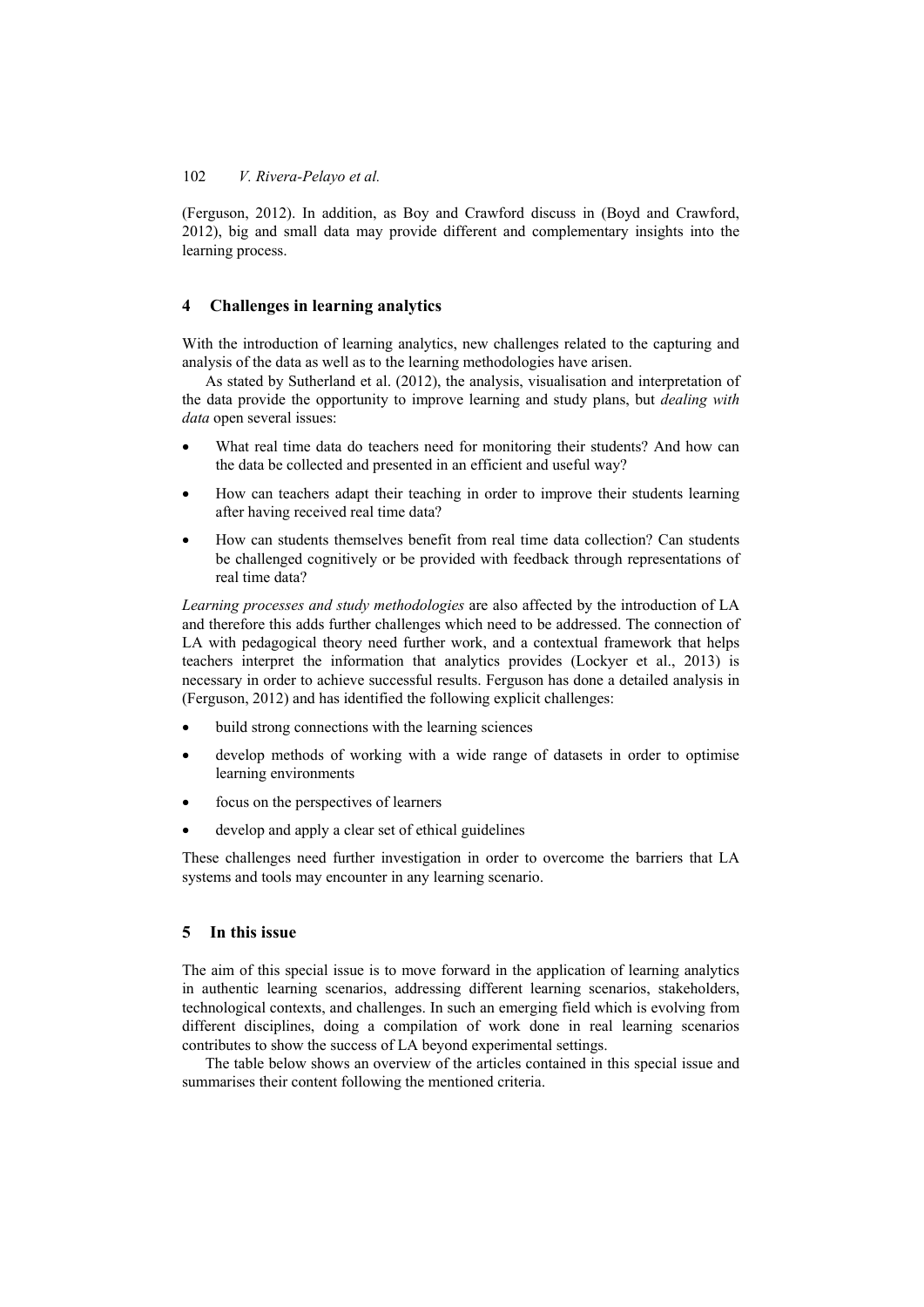| Main challenge<br><b>Stakeholder</b> | Increase motivation of students and get<br>more learning analytics data.<br>Learners                       | that participate and don't participate in<br>Find the difference between students<br>the forums.<br>Learners | Predict students' performance.<br>Learners                                                  | High efforts for classroom management<br>due to more complex CSCL scenarios,<br>particularly in distributed learning<br>environments.<br>Teachers | identifying properties of relations.<br>Improving students' abilities of<br>Learners       | Measurement of learners' achievement<br>in second-language learning in virtual<br>environments.<br>Learners                                                        |
|--------------------------------------|------------------------------------------------------------------------------------------------------------|--------------------------------------------------------------------------------------------------------------|---------------------------------------------------------------------------------------------|---------------------------------------------------------------------------------------------------------------------------------------------------|--------------------------------------------------------------------------------------------|--------------------------------------------------------------------------------------------------------------------------------------------------------------------|
| <b>Technological</b><br>context      | Learning games                                                                                             | <b>Online</b> discussion<br>forum                                                                            | Moodle (LMS)                                                                                | environment<br>Distributed<br>learning                                                                                                            | Visual instruction<br>system                                                               | electronic test<br>Second Life®,<br>battery                                                                                                                        |
| Learning scenario                    | in learning games<br>Feedback and LA                                                                       | forum participation<br>LA in LMS and                                                                         | in Moodle – online<br>Feedback and LA                                                       | Monitoring and<br>CSCL                                                                                                                            | LA in learning<br>mathematics                                                              | LA in learning<br>languages                                                                                                                                        |
| Author(s)                            | Mazarakis                                                                                                  | Carceller, Dawson,<br>Lockyer                                                                                | Kotsiantis, Tselios,<br>Filippidi, Komis                                                    | Rodríguez-Triana,<br>Martinez-Monés,<br>Asensio-Pérez,<br>Dimitriadis                                                                             | Fraij, Al-Dmour                                                                            | Figueiredo                                                                                                                                                         |
| Title                                | available data for learning analytics<br>feedback can boost the amount of<br>Like diamonds in the sky: how | Improving academic outcomes: does<br>participating in online discussion<br>forums payoff?                    | Using learning analytics to identify<br>successful learners in a blended<br>learning course | Towards a script-aware monitoring<br>collaborative learning scenarios<br>process of computer-supported                                            | Effect of visual-assisted pedagogy for<br>teaching and learning properties of<br>relations | language context: a digital instrument<br>regarding second language learners<br>for measurement of real-time data<br>Learning analytics and second-<br>achievement |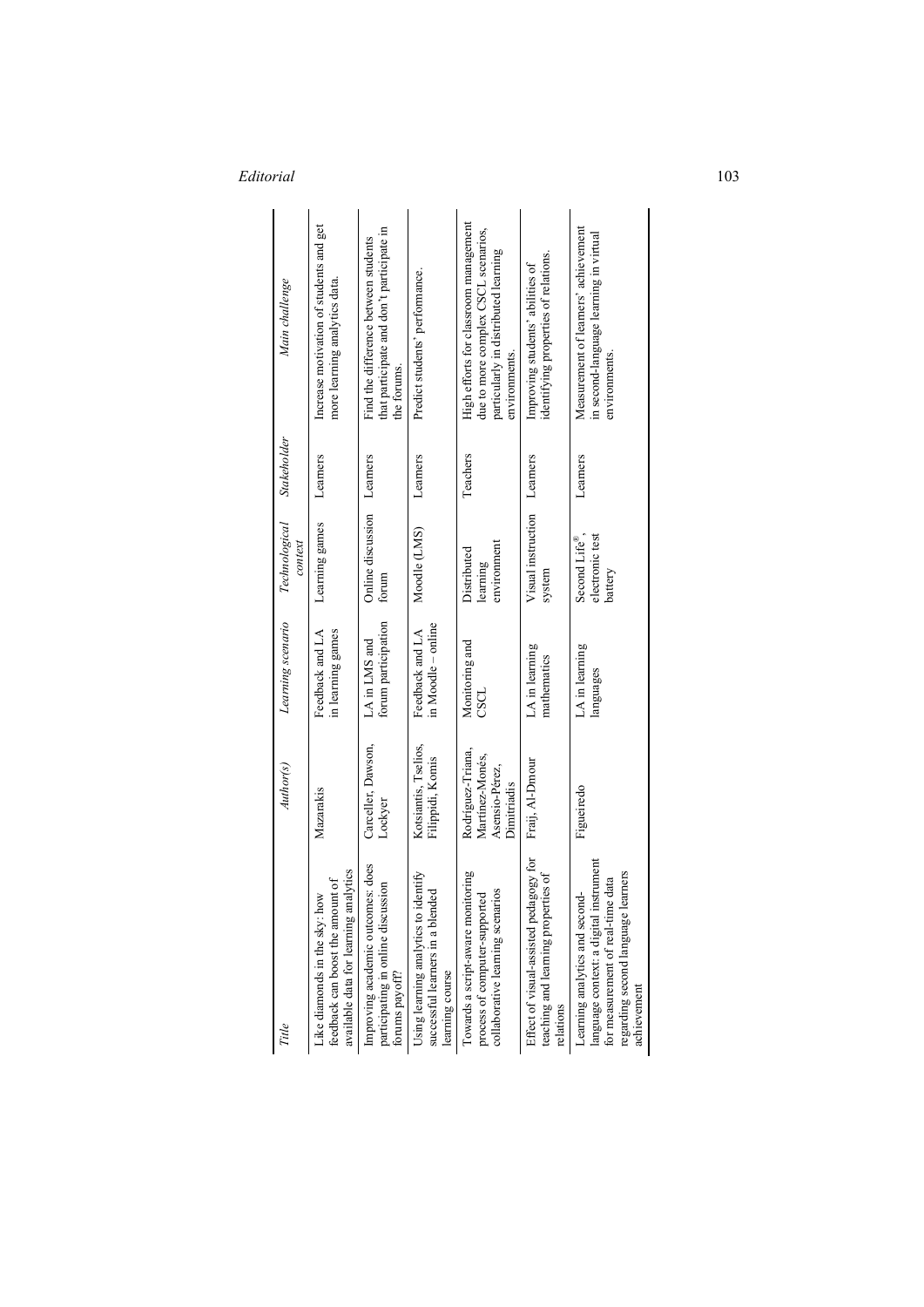This issue includes work representing the mentioned diversity of online platforms available for learning analytics, including games, learning management systems and discussion forums. Firstly, *Mazarakis* presents us a short paper with a study that intends to find out how feedback can boost the amount of available data for Learning Analytics. With the presented field study, the role of three different types of feedback is examined (i. right/wrong questions, ii. social ranking, iii. combination of both previous types) with a learning game similar to "Who Wants to Be a Millionaire?". It is proved that participants in the feedback conditions played longer and were more motivated to play the game, thereby increasing the gathering of data for learning analytics in the game. Secondly, *Carceller, Dawson and Lockyer* investigates the differences between students that participate in online teaching units and those that participate in blended teaching units. They found no difference in performance of students from different groups. Although the participation in online discussions correlates with the performance of students and their final marks both in online and blended learning. The latter proposes the better conditions for the network learning as students have already develop network ties in the physical world. Finally, *Kotsiantis, Tselios, Filippidi and Komis* investigate Moodle usage patterns by using learning analytics in a blended learning environment in order to predict learners' performance. The authors present a case study involving 337 students over 3 years. Using four complementary LA techniques, they could show that interaction activities together with students' perceptions towards Moodle can be used as predictor for their performance.

Approaches in learning analytics are not only targeted for learners, but also teachers and instructors play a very important role and can benefit from it. In this issue, *Rodríguez-Triana, Martínez-Monés, Asensio-Pérez and Dimitriadis* give us insights about the influence that pedagogical decisions may have on learning analytics. The authors present a monitoring proposal that takes into account scripting decisions in Computer-Supported Collaborative Learning (CSCL), and illustrate it through the description of an experiment based on a real scenario.

The benefits of learning analytics in very different disciplines like mathematics and languages are also explored in this special issue. *Fraij and Al-Dmour* examine the influence of visual-based instruction in teaching properties and relations. In their selective use case and thorough user study, they demonstrate the positive impact of visual-based instruction on student's performances. The implications of their work may support the development of new tools that incorporate visual-based metaphors in the learning scenario. Finally, *Figueiredo* presents us the results of a study that intended to develop a reliable electronic instrument in the full sense of learning analytics in order to collect, measure and report data about verbal behaviours, regarding the phonological awareness and specific language skills of second language learners. The author presents the tests battery as an important diagnostic tool applied to educational context in a virtual environment that allows a more complete understanding about the decoding processes and cognitive constraints of language learners.

#### **Acknowledgements**

We wish to thank our Managing Editor of *IJTEL*, Fridolin Wild, for his unconditional support for this special issue and his guidance through the whole process. We are also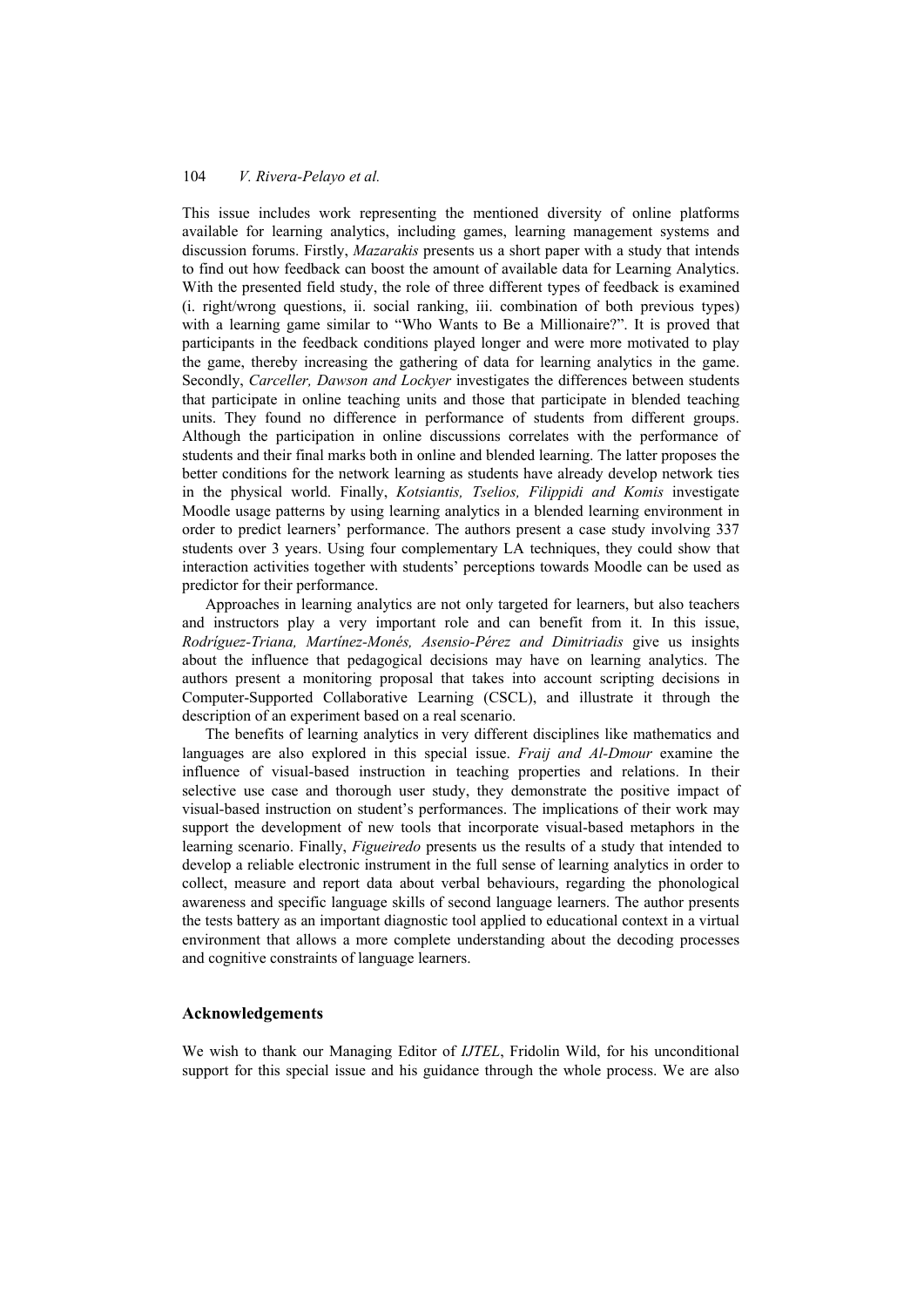grateful to the excellent group of experts who participated in the review process of the submitted papers, giving their valuable feedback and ensuring the high quality of this special issue.

#### **References**

- Baker, R.S.J.D. and Yacef, K. (2009) 'The state of educational data mining in 2009: a review and future visions', *Journal of Educational Data Mining*, Vol. 1, No. 1, pp.3–17.
- Boyd, D. and Crawford, K. (2012) 'Critical questions for big data', *Information, Communication & Society*, Vol. 15, No. 5, pp.662–679.
- Buckingham Shum, S. and Ferguson, R. (2012) 'Social learning analytics', *Educational Technology & Society*, Vol. 15, No. 3, pp.3–26.
- Drachsler, H. and Greller, W. (2012) 'The pulse of learning analytics understandings and expectations from the stakeholders', *Proceedings of the 2nd International Conference on Learning Analytics and Knowledge (LAK'12)*, ACM, New York, NY, USA, pp.120–129.
- Dyckhoff, A.L., Lukarov, V., Muslim, A., Chatti, M.A. and Schroeder, U. (2013) 'Supporting action research with learning analytics', *International Conference on Learning Analytics and Knowledge*, ACM Press, Leuven, Belgium, pp.220–228.
- European Commission (2012) *ICT Information and communication technologies: work programme 2013*, ISBN 978-92-79-26083-4. Available online at: http://cordis.europa.eu/fp7/ ict/docs/ict-wp2013-10-7-2013.pdf
- European Commission (2013) Horizon 2020: work programme 2014-2015: 5. Leadership in enabling and industrial technologies (LEIT): i. Information and Communication Technologies. Available online at: http://ec.europa.eu/research/participants/data/ref/h2020/wp/2014\_2015 /main/h2020-wp1415-leit-ict\_en.pdf
- Ferguson, R. (2012) 'Learning analytics: drivers, developments and challenges', *International Journal of Technology Enhanced Learning*, Vol. 4, Nos. 5/6, pp.304–317.
- Johnson, L., Adams, S. and Cummins, M. (2012) *The NMC Horizon Report: 2012 Higher Education Edition*, The New Media Consortium, Austin, Texas. Available online at: http://www.nmc.org/pdf/2012-horizon-report-HE.pdf
- Johnson, L., Smith, R., Willis, H., Levine, A. and Haywood, K. (2011) *The 2011 Horizon Report*, The New Media Consortium, Austin, Texas. Available online at: http://www.nmc.org/ publications/horizon-report-2011-higher-ed-edition
- Kizilcec, R.F., Piech, C. and Schneider, E. (2013) 'Deconstructing disengagement: analyzing learner subpopulations in massive open online courses', *Proceedings of the 3rd International Conference on Learning Analytics and Knowledge, LAK'13*, NY, USA, ACM, pp.170–179.
- Lockyer, L., Heathcote, E. and Dawson, S. (2013) 'Informing pedagogical action: aligning learning analytics with learning design', *American Behavioral Scientist*, Vol. 57, No. 10, pp.1439–1459.
- Long, P. and Siemens, G. (2011) 'Penetrating the fog: analytics in learning and education', *EDUCAUSE Review*, Vol. 46, No. 4.
- Macfadyen, L.P. and Dawson, S. (2012) 'Numbers are not enough. Why e-learning analytics failed to inform an institutional strategic plan', *Educational Technology & Society*, Vol. 15, No. 3, pp.149–163.
- Romero, C. and Ventura, S. (2007) 'Educational data mining: a survey from 1995 to 2005', *Expert Systems with Applications*, Tarrytown, NY, USA, Vol. 33, No. 1, pp.135–146.
- Romero, C. and Ventura, S. (2010) 'Educational data mining: a review of the state of the art', *IEEE Transactions on Systems, Man, and Cybernetics, Part C: Applications and Reviews*, Vol. 40, No. 6, pp.601–618.